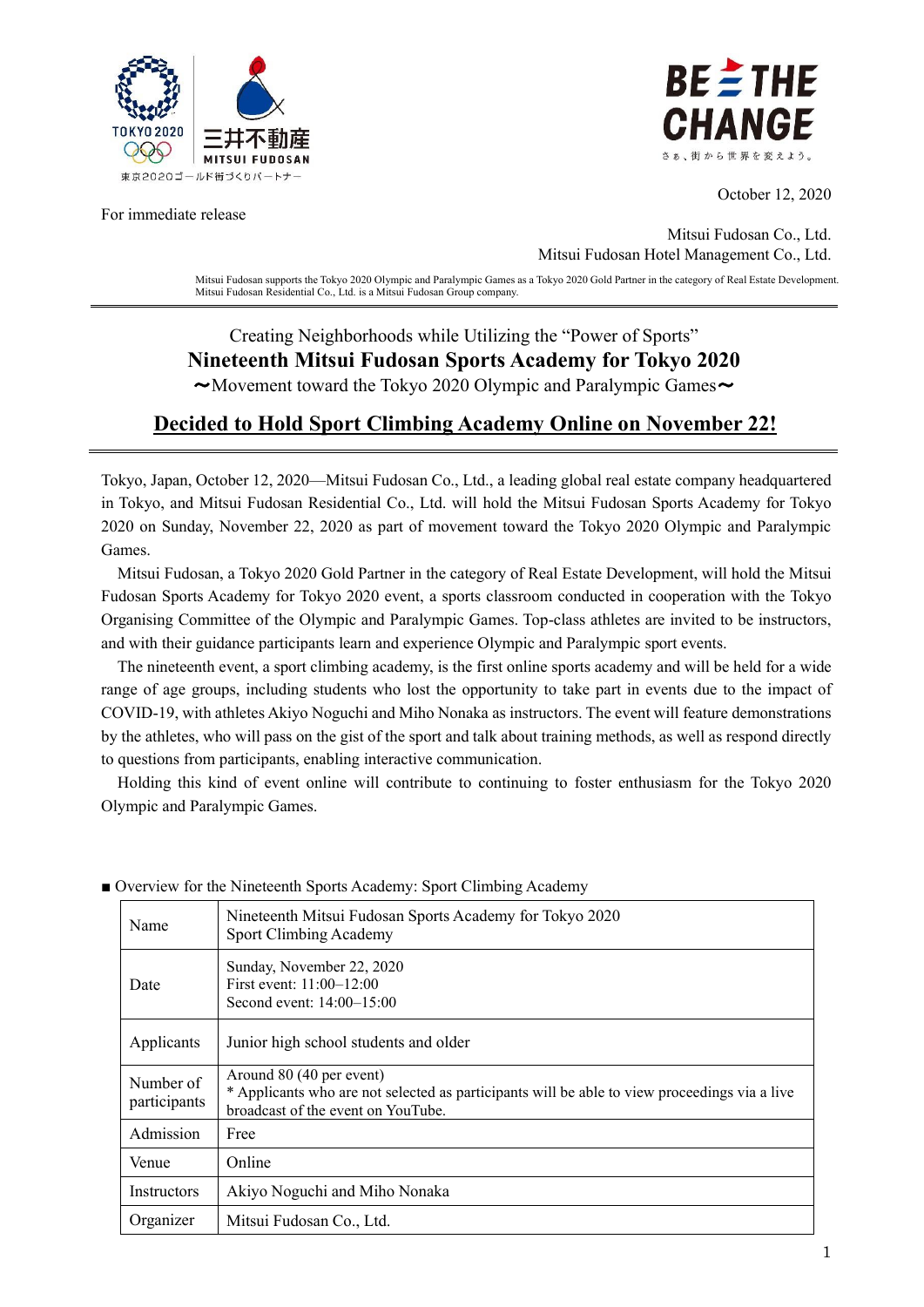| Cooperation            | Tokyo Organising Committee of the Olympic and Paralympic Games                                                                      |
|------------------------|-------------------------------------------------------------------------------------------------------------------------------------|
| <b>Supporters</b>      | Japanese Olympic Committee (JOC), Japanese Para-Sports Association, Japanese<br>Paralympic Committee (JPC), and Japan Sports Agency |
| Special<br>cooperation | Mitsui Fudosan Hotel Management Co., Ltd.                                                                                           |

Mitsui Fudosan Sports Academy for Tokyo 2020 events have been held from Nihonbashi, where Japan's five major highways all started, to the Tokyo bayside Wangan area and in elementary and junior high schools and LaLaport facilities in areas where Mitsui Fudosan is engaged in urban development. Looking ahead, the plan is to hold events in places throughout Japan, including retail facilities that Mitsui Fudosan operates such as Tokyo Midtown, LaLaport and MITSUI OUTLET PARK. By enabling direct contact with top-class athletes, the Academy will create connections with many people, starting with the children living in those districts, and will vitalize urban communities, thereby creating a legacy that will continue into the future.

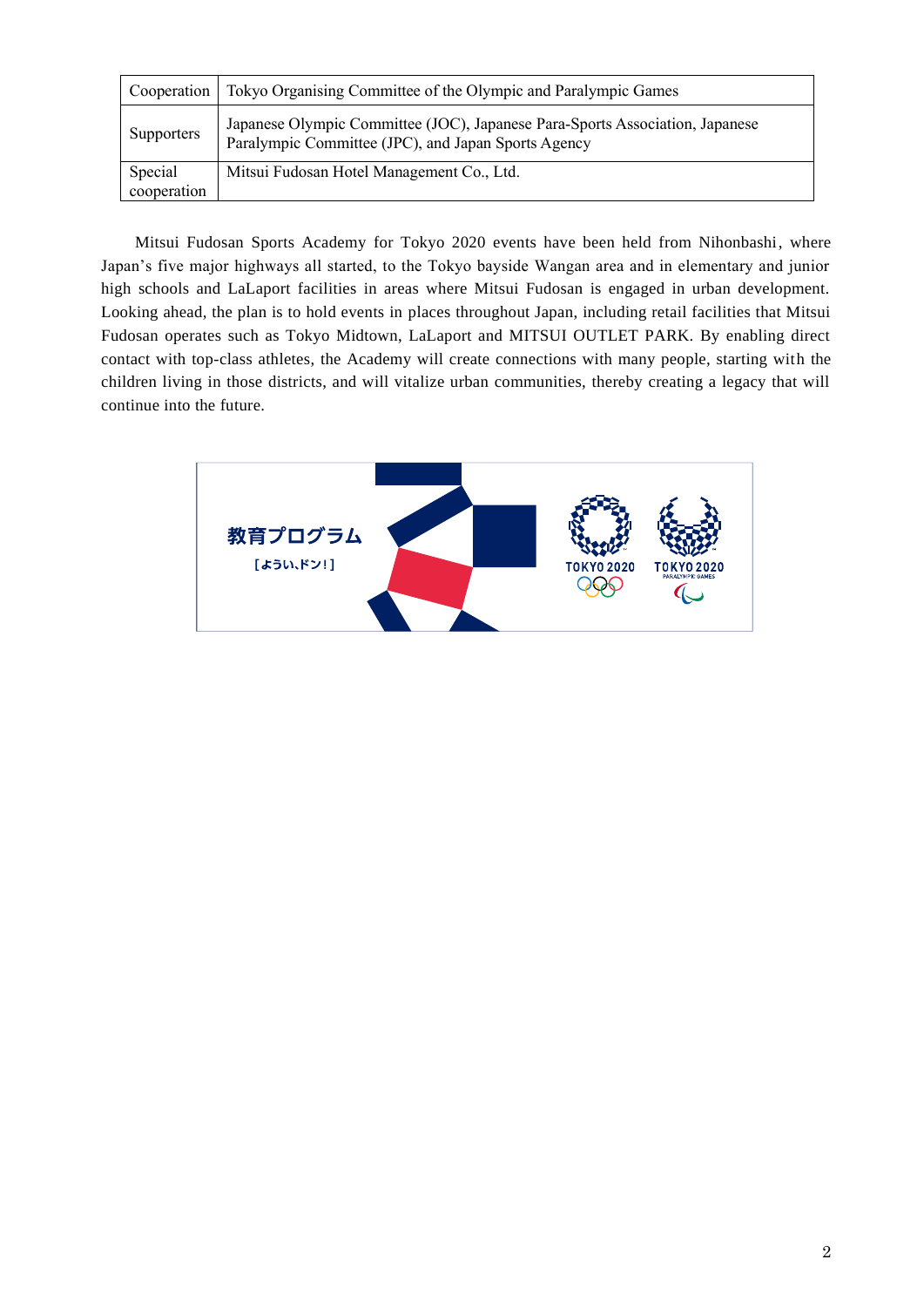#### **■Scenes from Past Events at the Mitsui Fudosan Sports Academy for Tokyo 2020 (reference)**





Eighth Mitsui Fudosan Sports Academy for Tokyo 2020: Wheelchair Rugby Academy



Opening Ceremony Fifth Mitsui Fudosan Academy for Tokyo 2020: Athletics Academy



Ninth Mitsui Fudosan Sports Academy for Tokyo 2020: Gymnastics Academy



Tenth Mitsui Fudosan Sports Academy for Tokyo 2020: Basketball Academy





Fifteenth Mitsui Fudosan Sports Academy for Tokyo Seventeenth Sports Academy: Sport Climbing Academy 2020: Tennis Academy

Fourteenth Mitsui Fudosan Sports Academy for Tokyo 2020: Table Tennis Academy

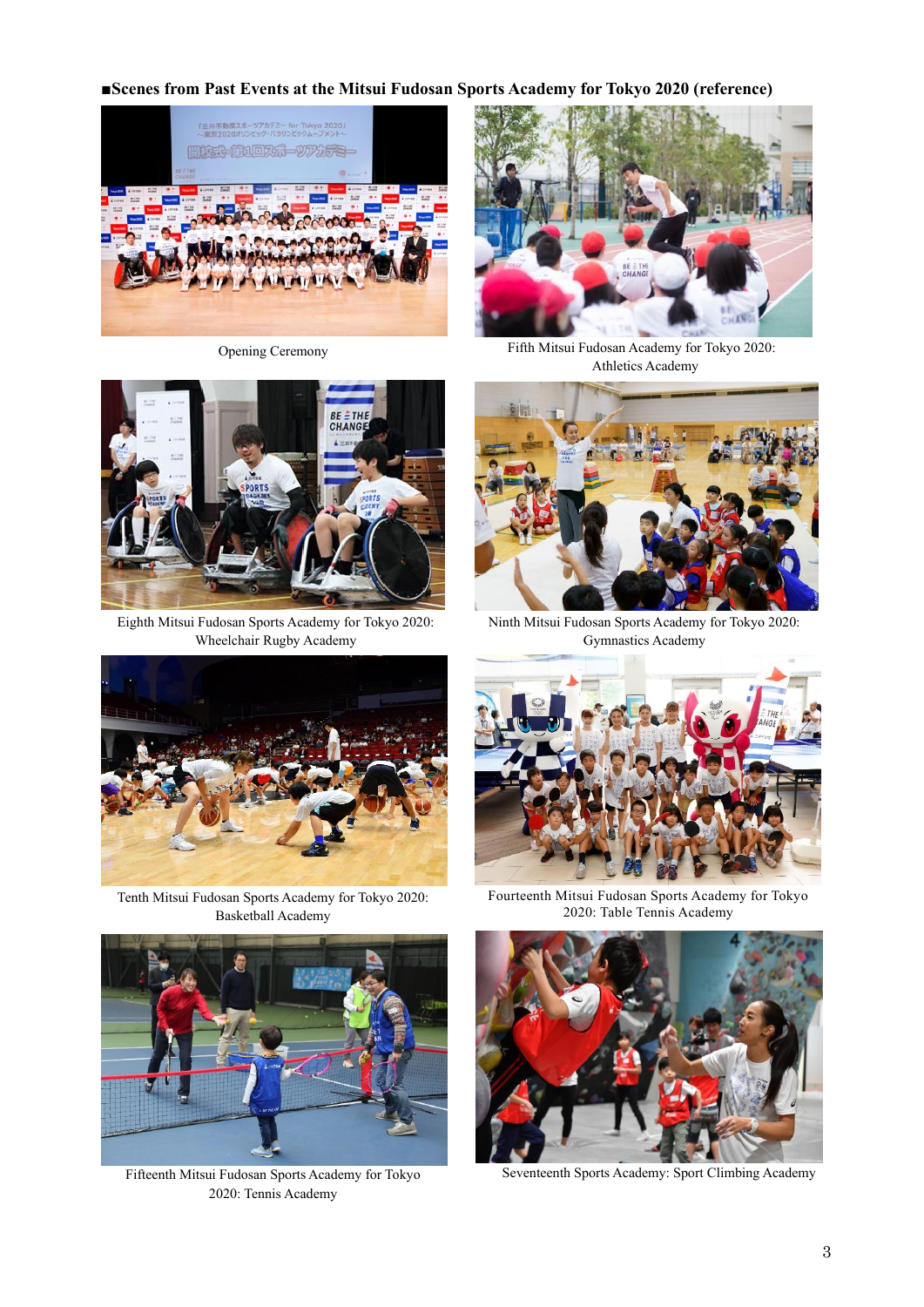# ■ The Philosophy of Mitsui Fudosan's Urban Development Utilizing the "Power of Sports"

Sports not only improve the mental and physical health of people through actions such as "Doing," "Watching" and "Supporting," it also creates new connections and has the power to revitalize communities. For Mitsui Fudosan, whose Group Statement includes an aim for a community that brings affluence and comfort to urban living and targets creation of communities that get better as they age, sees sports as an important element for attractive urban development and promotes utilization of the "Power of Sports" in urban development.

Moreover, as the Olympic and Paralympic Games Tokyo 2020 Gold Partner in the category of "Real Estate Development", Mitsui Fudosan has created the slogan of "BE THE CHANGE" and seeks to change itself under the themes of "Communicating," "Connecting" and "Accepting," and to use urban development as a base that will create positive change in the people, communities and society that it aims to transform.

#### ■ Mitsui Fudosan's Slogan for 2020



The logo of BE THE CHANGE, which carries the meaning of each person bringing about their own change, has been designed with the motif of a "Wind" changing the world. The symbol painted in the two Mitsui Fudosan corporate colors conveys the image of a "Bird riding the wind and flying through the skies." The slogan contains the philosophy of "If people change, they can change the world" for 2020 and beyond.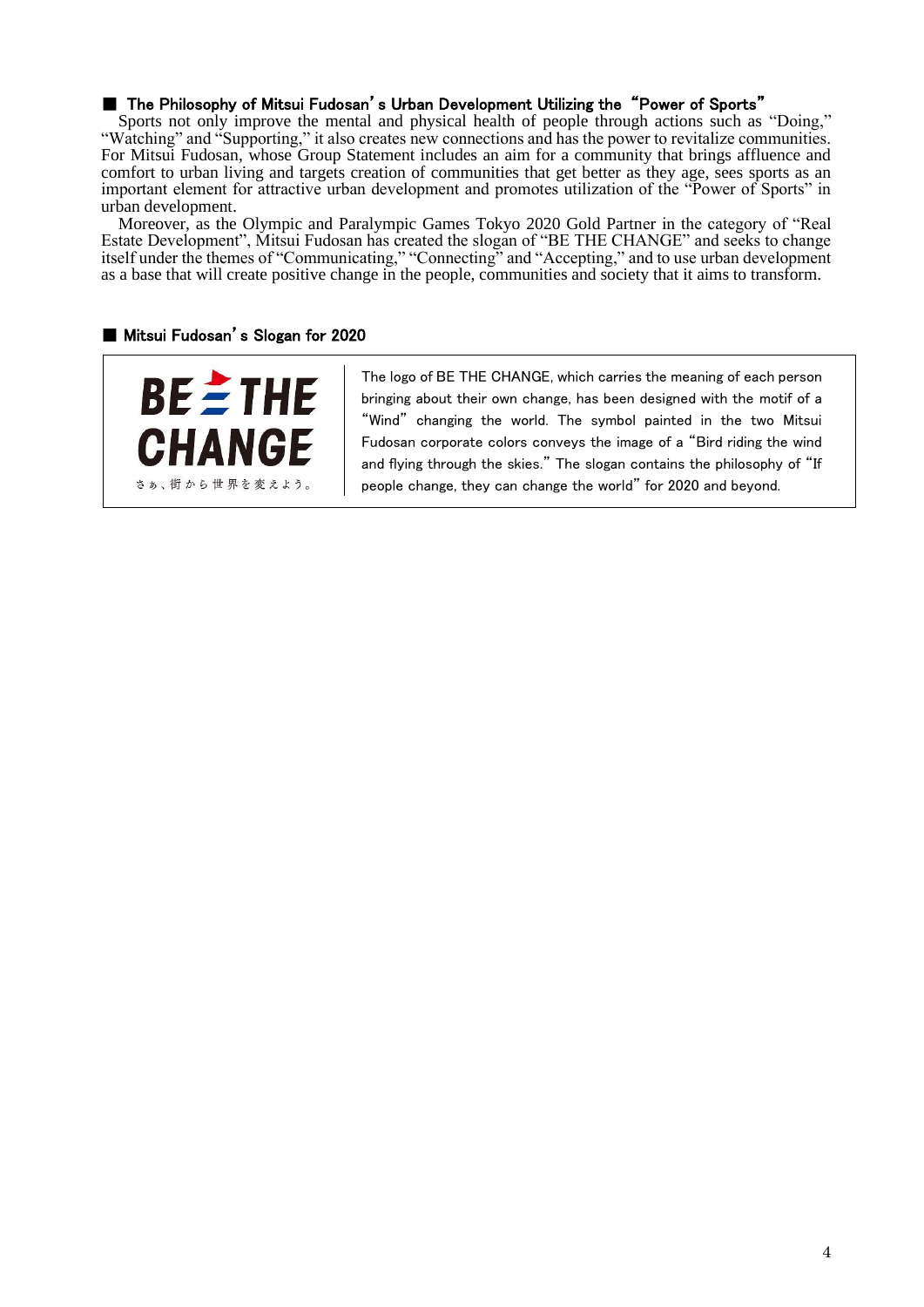| List of Projects |                            |                                                                                                                                                                                                  |  |  |
|------------------|----------------------------|--------------------------------------------------------------------------------------------------------------------------------------------------------------------------------------------------|--|--|
| 2015             | October                    | Nihonbashi City Dressing<br>(Nihonbashi area)                                                                                                                                                    |  |  |
| 2016             | January-<br>March          | Mitsui Fudosan Ice Rink in Tokyo Midtown<br>(Tokyo Midtown)                                                                                                                                      |  |  |
|                  | April                      | 1st Mitsui Fudosan Sports Academy for Tokyo 2020: Gymnastics<br>Academy/Wheelchair Rugby Academy<br>(Nihonbashi Mitsui Hall)                                                                     |  |  |
|                  | August                     | 2nd Mitsui Fudosan Sports Academy for Tokyo 2020: Badminton Academy<br>(Mitsui Shopping Park URBAN DOCK LaLaport TOYOSU)                                                                         |  |  |
|                  | August                     | Mitsui Fudosan Presents Roppongi City Dressing for Tokyo 2020<br>(Tokyo Midtown)                                                                                                                 |  |  |
|                  | August                     | Challenge Park by Mitsui Fudosan<br>(Mitsui Shopping Park URBAN DOCK LaLaport TOYOSU)                                                                                                            |  |  |
|                  | September                  | Nihonbashi City Dressing for Tokyo 2020<br>(Nihonbashi area)                                                                                                                                     |  |  |
|                  | October                    | 3rd Mitsui Fudosan Sports Academy for Tokyo 2020: Climbing Academy<br>(Nihonbashi Mitsui Hall)                                                                                                   |  |  |
|                  | November                   | 4th Mitsui Fudosan Sports Academy for Tokyo 2020: Gymnastics Academy<br>(Gotenyama Elementary School, Shinagawa-ku)                                                                              |  |  |
|                  | November                   | 5th Mitsui Fudosan Academy for Tokyo 2020: Athletics Academy<br>(Toyomi Elementary School, Chuo-ku)                                                                                              |  |  |
|                  | November                   | Mitsui Fudosan Challenge Stadium for Tokyo 2020: Paralympics Support Event(Mitsui<br>Shopping Park URBAN DOCK LaLaport TOYOSU)                                                                   |  |  |
| 2017             | January -<br>March         | Mitsui Fudosan Ice Rink for Tokyo 2020<br>(Tokyo Midtown)                                                                                                                                        |  |  |
|                  | January<br>and<br>February | 6th Mitsui Fudosan Sports Academy for Tokyo 2020: Ice Skating Academy<br>(Tokyo Midtown)                                                                                                         |  |  |
|                  | May                        | Mitsui Fudosan CLIMBING PARK for Tokyo 2020<br>(Mitsui Shopping Park URBAN DOCK LaLaport TOYOSU)                                                                                                 |  |  |
|                  | May                        | 7th Mitsui Fudosan Sports Academy for Tokyo 2020: Climbing Academy<br>(Mitsui Shopping Park URBAN DOCK LaLaport TOYOSU)                                                                          |  |  |
|                  | July                       | 8th Mitsui Fudosan Sports Academy for Tokyo 2020: Wheelchair Rugby Academy<br>(Joto Elementary School, Chuo-ku)                                                                                  |  |  |
|                  | July                       | 9th Mitsui Fudosan Sports Academy for Tokyo 2020: Gymnastics Academy<br>(Hino Gakuen, Shinagawa-ku)                                                                                              |  |  |
|                  | August                     | 10th Mitsui Fudosan Sports Academy for TOKYO 2020: Basketball Academy<br>(Katayanagi Arena)                                                                                                      |  |  |
|                  | September                  | 11th Mitsui Fudosan Sports Academy for Tokyo 2020: Soccer Academy and Nutrition<br>Seminar presented by Meiji Holdings Co., Ltd.                                                                 |  |  |
|                  | October                    | (MIFA Football Park, Toyosu)<br>Nihonbashi City Dressing for Tokyo 2020                                                                                                                          |  |  |
|                  | October -                  | (Nihonbashi area)<br>Mitsui Offices Sports Festival for TOKYO 2020: Futsal Cup 2017<br>(Tokyo suburbs)                                                                                           |  |  |
|                  | November<br>December       | 12th Mitsui Fudosan Sports Academy for Tokyo 2020: Ice Skating Academy                                                                                                                           |  |  |
| 2018             | January-                   | (Mitsui Fudosan SPORTS LINK CITY FUN-TE!, Ice Rink Sendai)<br>Mitsui Fudosan Ice Rink for Tokyo 2020<br>(Tokyo Midtown)                                                                          |  |  |
|                  | March<br>February          | 13th Mitsui Fudosan Sports Academy for Tokyo 2020: Ice Skating Academy<br>(Tokyo Midtown)                                                                                                        |  |  |
|                  | June                       | Mitsui Offices Sports Festival for TOKYO 2020: 3X3                                                                                                                                               |  |  |
|                  | August                     | (Toyosu Tent Dome, Tokyo Midtown)<br>Out of the Ordinary 2020 Exhibition by Mitsui Fudosan<br>(Tokyo Midtown Hibiya)                                                                             |  |  |
|                  | August                     | Tokyo 2020: Let's 55 -Let's Go! Go! - with Mitsui Fudosan<br>(Mitsui Shopping Park URBAN DOCK LaLaport TOYOSU)<br>Sponsor: Tokyo 2020 Organising Committee, Co-Sponsor: Mitsui Fudosan Co., Ltd. |  |  |

# **■Mitsui Fudosan's Urban Development Utilizing the "Power of Sports" Project Results**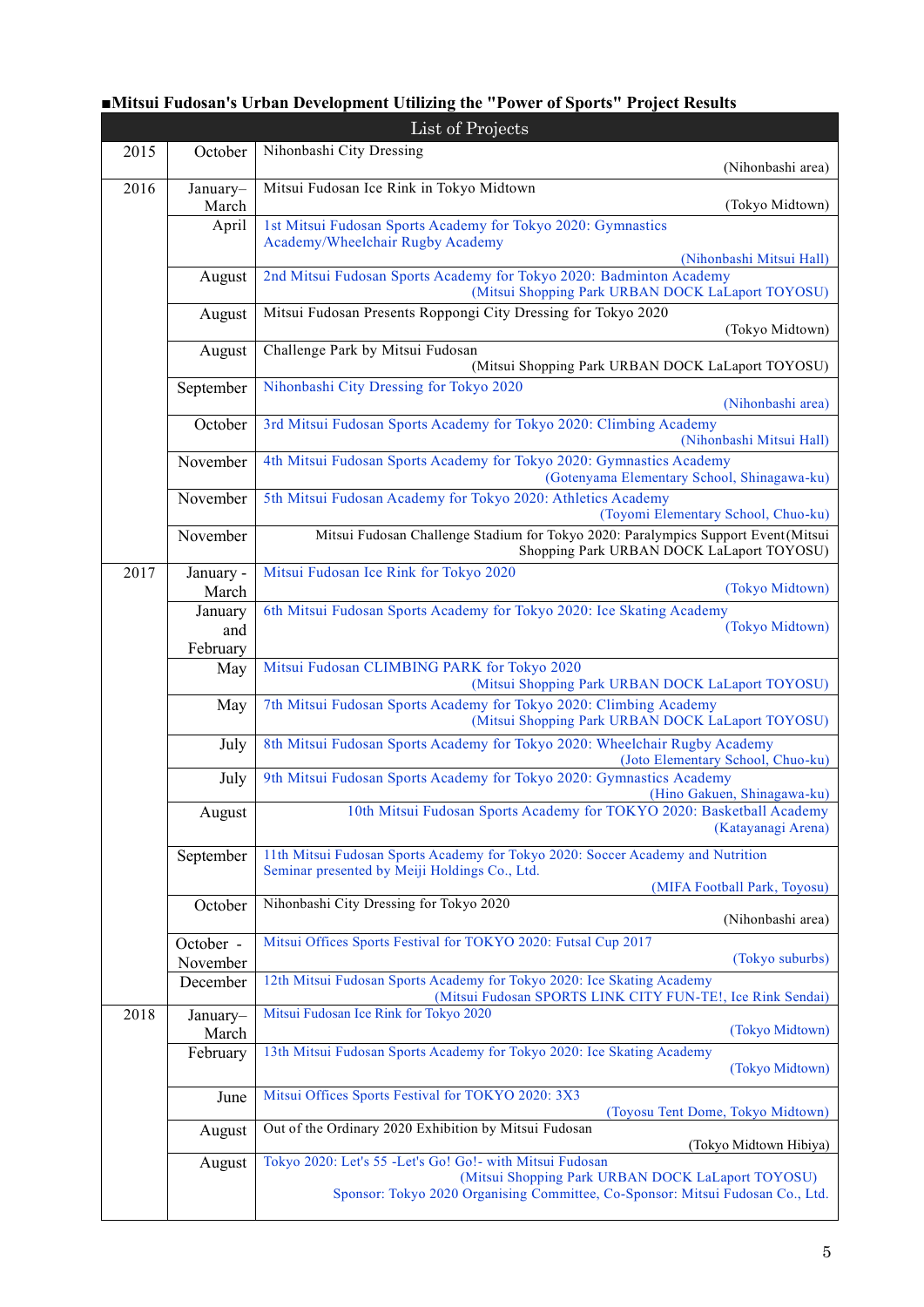|      | August    | 14th Mitsui Fudosan Sports Academy for Tokyo 2020: Table Tennis Academy<br>(Mitsui Shopping Park URBAN DOCK LaLaport TOYOSU)    |
|------|-----------|---------------------------------------------------------------------------------------------------------------------------------|
|      | October - | Mitsui Offices Sports Festival for TOKYO 2020: Futsal Cup 2018                                                                  |
|      | November  | (Toyosu Tent Dome)                                                                                                              |
|      | December  | 15th Mitsui Fudosan Sports Academy for Tokyo 2020: Tennis Academy                                                               |
|      |           | (Yoshida Memorial Tennis Training Center)                                                                                       |
| 2019 | March     | TRY! TOKYO 2020                                                                                                                 |
|      |           | (Kasumigaseki Building, Shinjuku Mitsui Building)                                                                               |
|      | May       | Tokyo 2020: Let's 55-Let's Go! Go!-with Mitsui Fudosan                                                                          |
|      |           | (Mitsui Shopping Park Urban Dock LaLaport TOYOSU)                                                                               |
|      |           | Sponsor: Tokyo 2020 Organising Committee, Cosponsor: Mitsui Fudosan Co., Ltd.                                                   |
|      | May       | Mitsui Fudosan Sports Academy for Tokyo 2020                                                                                    |
|      |           | [Sixteenth Sports Academy: Basketball Academy]                                                                                  |
|      |           | (Mitsui Shopping Park Urban Dock LaLaport TOYOSU)                                                                               |
|      | June      | Mitsui Offices Sports Festival for TOKYO 2020: 3x3 Cup<br>(Toyosu Dome)                                                         |
|      | June      | Design Talk with Asao Tokoro: "Individuals, Groups, and Order-A Conversation about                                              |
|      |           | Crests and Patterns-"                                                                                                           |
|      |           | (Muromachi Mitsui Hall)                                                                                                         |
|      | July      | The "Super Unusual 2020 Exhibition" by Mitsui Fudosan                                                                           |
|      |           | (Tokyo Midtown Hibiya)                                                                                                          |
|      | July      | Nihonbashi City Dressing for Tokyo 2020                                                                                         |
|      |           | (Nihonbashi area)                                                                                                               |
|      | September | Mitsui Offices Sports Night: Sport Climbing                                                                                     |
|      |           | (B-PUMP TOKYO Akihabara)                                                                                                        |
|      | October-  | Mitsui Offices Sports Festival for TOKYO 2020: Futsal Cup 2019                                                                  |
|      | November  | (Toyosu Dome)                                                                                                                   |
|      | December  | Mitsui Fudosan Sports Academy for Tokyo 2020                                                                                    |
|      |           | [Seventeenth Sports Academy: Sport Climbing Academy]<br>(GRAVITY RESEARCH TOKYO-BAY at Mitsui Shopping Park LaLaport TOKYO-BAY) |
| 2020 | January   | Mitsui Fudosan Sports Academy for Tokyo 2020                                                                                    |
|      |           | [Eighteenth Sports Academy: Tennis and wheelchair tennis academy]                                                               |
|      |           | (Tennis Training Center)                                                                                                        |
|      |           | * Not held from the standpoint of preventing the spread of COVID-19                                                             |

\*Events in blue are recognized under the Tokyo 2020 Official Programme.